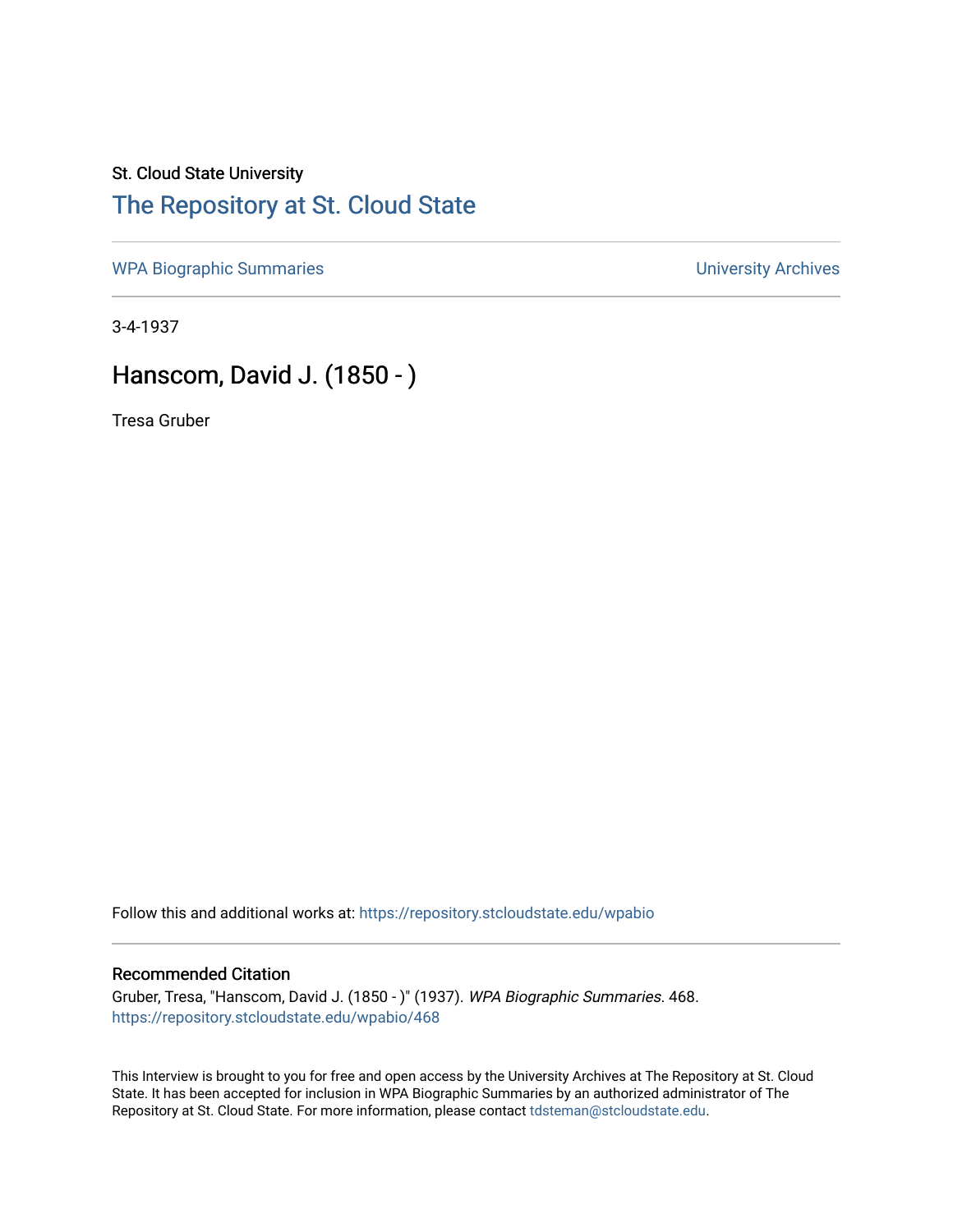HANSCOM, DAVID J.

File No.  $B-490$ 

where

David J. Hanscom, farmer, born in York county, Maine, August 23, 1833, came to Minnesota, and settled in Eden Lake township, Stearns county, in 1859, served in the Civil War in the Fourth Minnesota Regiment; was a representative in legislature in 1880.

Copied from: Minnesota Biographies Page 298<br>Date Copied: March 4, 1937<br>Copied by: Tresa Gruber